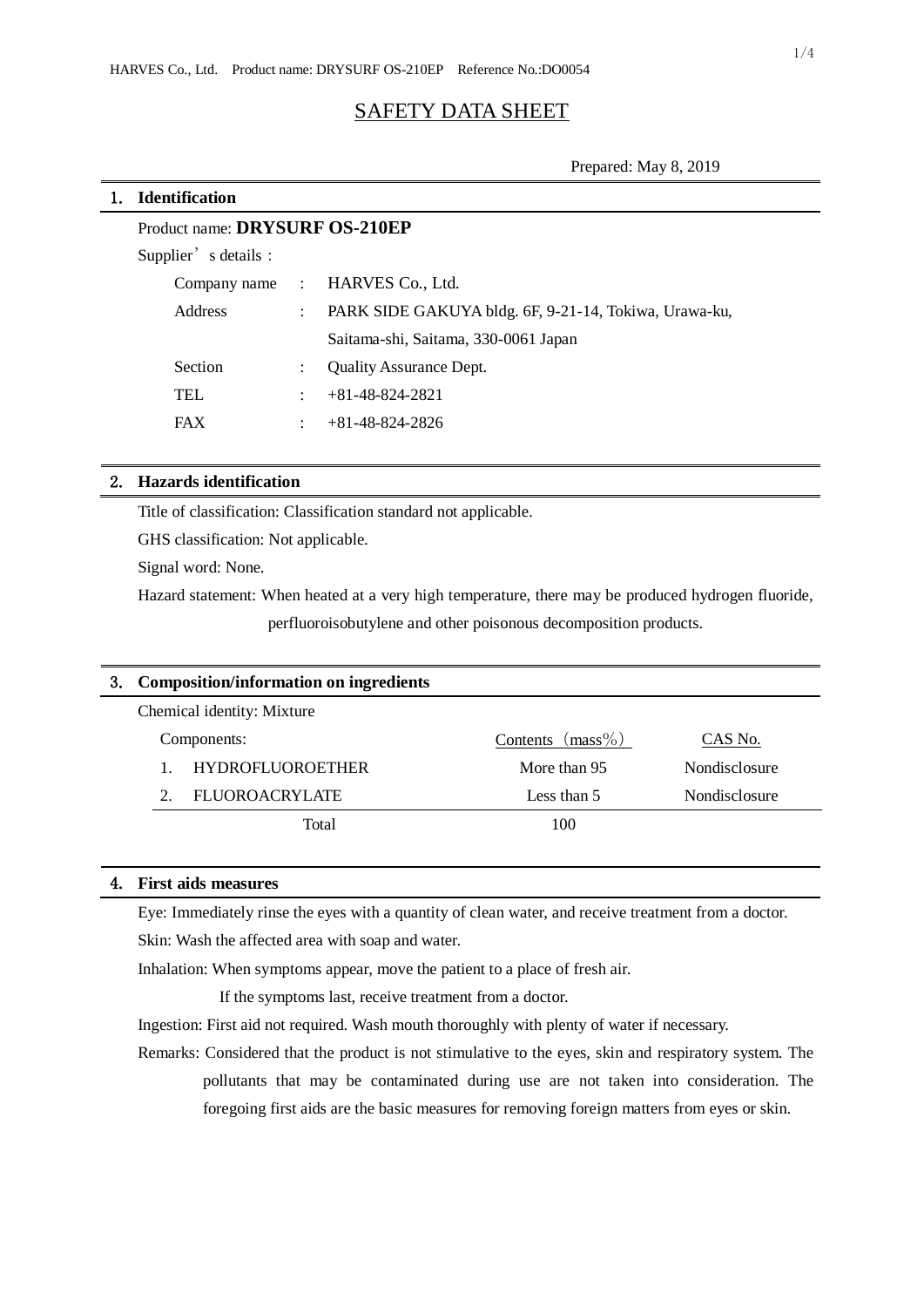#### 5. **Fire-fighting measures**

Extinguish method: When fire is strong enough to threaten thermal decomposition of the product, wear complete protecting clothing including helmet, self respirator, fireproof clothing, protective bands for arms, body and legs, and head protective device. It is considered that there will be no anomalous effects during extinguishing activities. Avoid inhaling decomposition products generated by fire. When exposed to flames, spray water to cool the container and thus prevent bursting.

Fire extinguishing agent: Nonflammable.

Remarks: When exposed to an extremely high temperature, poisonous thermal decomposition products including hydrogen fluoride may be produced.

#### 6. **Accidental release measures**

Individual protection: Reference the related preventive measures in the other items.

Disposition: Ventilate the surrounding; stop leaks; cover with an absorbent; and recover the leaked substance. Clear the residue with an adequate organic solvent. Follow the instructions on the label of organic solvent and safety information of SDS. Collect in a metallic vessel and seal the vessel.

Remarks: When leaked in a large quantity in a closed space, give alarms to the other personnel and immediately escape. When exposed to a quantity of vapor in a closed space, there may be serious harms to health.

### 7. **Handling and storage**

- Handling: Use in well-ventilated areas. Do not inhale vapor for a long time. Do not inhale thermal decomposition products. (Do not use in rooms where a kerosene stove or a gas stove is installed.) Do not smoke in working places. Smoking is allowed after washing hands well after work. Do not smoke cigarette that the product adhered to.
- Intake prevention: While in use of the product, eating, drinking or smoking is prohibited. Places adhered to the product should be thoroughly washed with soap and water. Not the expected route of exposure.

Storage: Store in an ordinary storage.

Remarks: Keep the product from being exposed to a high temperature exceeding 200℃.

#### 8. **Exposure controls/ personal protection**

Control concentrations: Not established.

Allowable concentrations: Not established.

Equipment measures: Use in a well-ventilated place. When ventilation is not satisfactory, use adequate respiratory protective devices.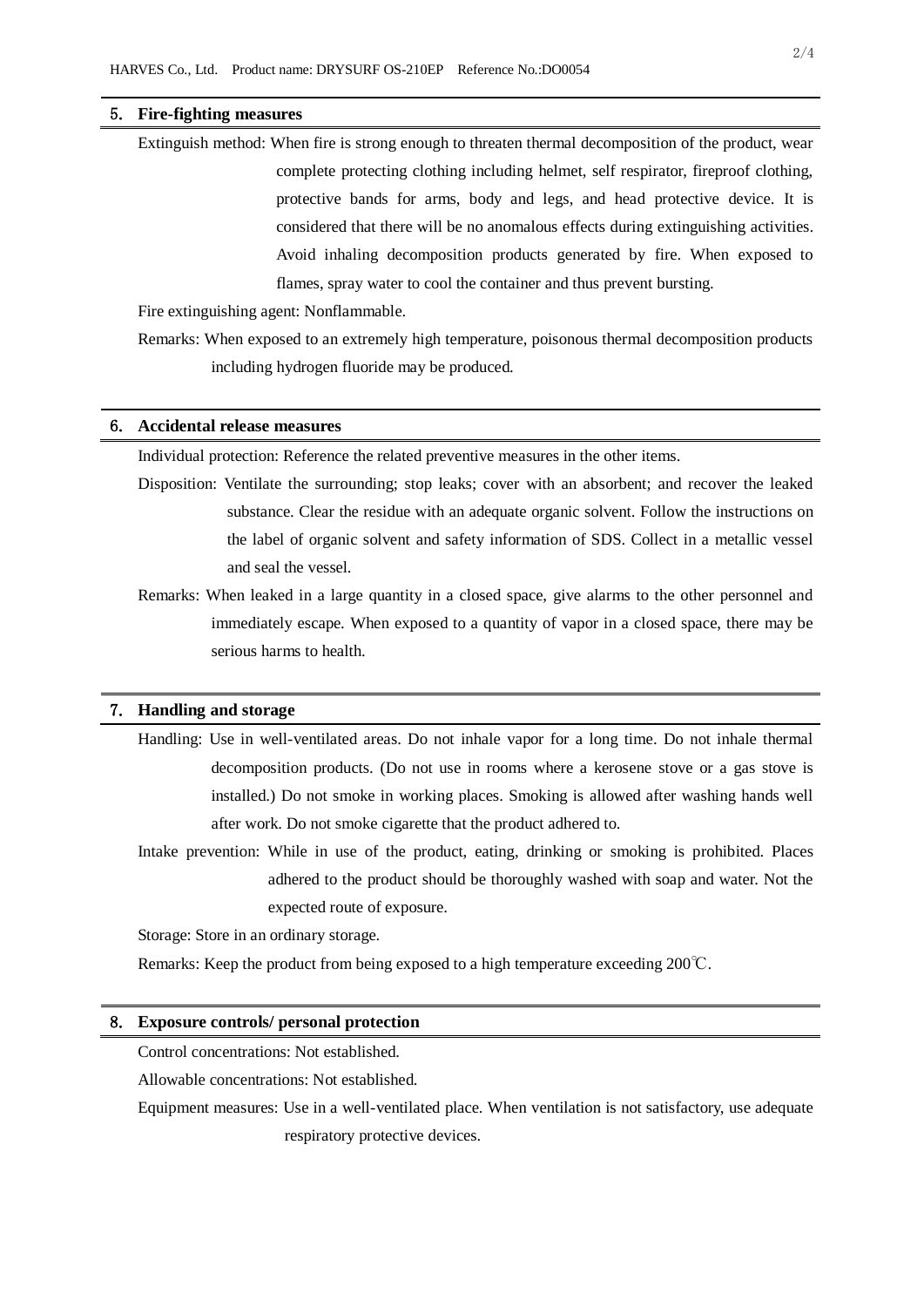# Protective devices and individual protection:

Respiratory protective devices: Avoid inhaling vapor, mist or spray. When thermal decomposition occurs, never inhale thermal decomposition products. Choose a respirator certified upon the concentration of pollutants in air. Wear a half or full face respiratory mask.

Protective goggles: As a guideline for safety and health, wear safety goggles with side shield. Protective gloves: As a standard for fine industrial hygiene, wear adequate gloves while handling the product.

Protective clothing: Avoid contact to skin.

#### 9. **Physical and chemical properties**

| Appearance, etc. | $\mathbb{R}^{\mathbb{Z}}$ | Colorless transparent liquid, slight ether odor. |
|------------------|---------------------------|--------------------------------------------------|
| Boiling point    |                           | Approx. $80^{\circ}$ C                           |
| Pour point       | $\ddot{\phantom{a}}$      | Below $-40^{\circ}$ C                            |
| Water solubility | $\ddot{\phantom{a}}$      | Not soluble.                                     |
| Flash point      | ÷                         | None.                                            |
| Density          |                           | Approx. $1.4$ g/cm <sup>3</sup>                  |

# 10.**Stability and reactivity**

| Flash point:                     | $\ddot{\cdot}$       | None.                                                    |
|----------------------------------|----------------------|----------------------------------------------------------|
| Combustion range-lower limit (%) | $\ddot{\phantom{a}}$ | Nonflammable.                                            |
| Combustion range-upper limit (%) | $\ddot{\phantom{a}}$ | Nonflammable.                                            |
| Substances to be avoided         | $\ddot{\cdot}$       | Strong acids, strong alkalis and strong oxidizing agents |
|                                  |                      | and active fine metal powder.                            |
|                                  |                      | As a matter of general caution, avoid exposure to a      |
|                                  |                      | temperature exceeding the boiling point.                 |
| Poisonous decomposition products | ÷                    | Reference "Harmfulness Information"                      |
| Stability                        | $\ddot{\cdot}$       | Stable.                                                  |
| Reactivity                       | ٠                    | Dangerous polymerization not occurring.                  |
|                                  |                      |                                                          |

### 11.**Toxicology information**

Eye: Considered little stimulation to eyes.

Skin: Considered little stimulation to skin.

Inhalation: Considered no harm if thermal decomposition due to overheat does not occur. However, when inhaled a lot, lack of oxygen due to substitution of air may occur.

Ingestion: Little possibility of swallow of the product. Considered no harm.